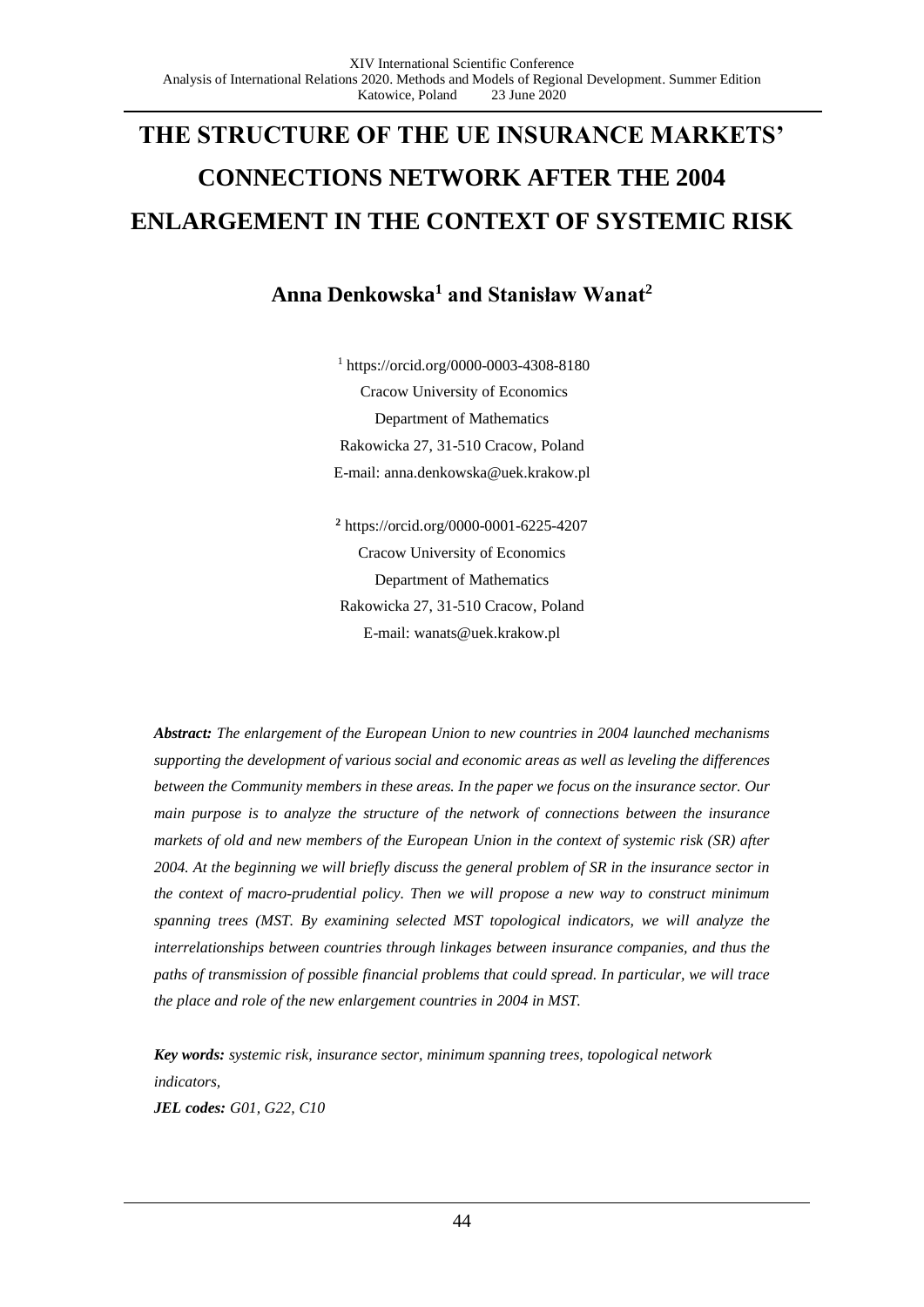# **1. Introduction**

In 2004 The European Union consisting of 15 countries such as<sup>1</sup> Austria (AT), Belgium (BE), Denmark (DK), Finland (FI), France (FR), Greece (GR), Spain (ES), the Netherlands (NL), Ireland (IE), Luxembourg (LU), Germany (DE), Portugal (PT) , Sweden (SE), Great Britain (UK) and Italy (IT) also referred to as the "Old Union" (Old EU) has been expanded to include countries Cyprus (CY), the Czech Republic (CZ), Estonia (EE), Lithuania<sup>2</sup> (LT), Latvia (LV), Malta (MT), Poland (PL), Slovakia (SK), Slovenia (SI) and Hungary (HU) (New EU). Then Bulgaria (BG), Romania (RO) and Croatia (HR) joined the EU. The United Kingdom is no longer a member of the Union from February  $1<sup>st</sup> 2020$ . We want to answer the questions: what kind of connections exist between the members that can be inferred from the multivariate analysis of basic statistical data? What does the dynamics of interlinkages in the insurance sector look like over the past 15 years in the context of generating and spreading systemic risk (SR) in Europe?

We examine the dynamics of the structure of the network of linkages between insurance markets using the following selected topological network indicators: *Average Path Length* (APL), *Maximum Degree* (MaxDeg)*, Parameters α of the vertices' degree distribution following asymptotically a power law, Diameter*, *Rich Club Coefficient* (RCC) and *Assortativity* which we obtain based on the determined Minimum Spanning Trees (MST) for each year studied. We construct MST based on the new measure of closeness between each pair of countries which is described by a function depending on the Mahalanobis distance, which takes into account the number of insurance companies, the market concentration indicator, gross and net premiums written, total assets, the insurance density ratio, the insurance penetration ratio, the life and non-life insurance share of the total insurance market.

The linkages in the insurance market depend not only on factors resulting from the principles and manner of its functioning. Economic and social conditions also have an impact on its structure. In each country, features such as the level of economic development of the country, the wealth of households, or the amount of insurance premiums collected are quite different. In addition, public awareness and insurance tradition is very important. By considering all these factors for European countries, we can obtain a very large set of information on the overall insurance structure in the EU.

<sup>&</sup>lt;sup>1</sup> In the figures we use the abbreviations from the parentheses.

 $2$  Due to a lack of data, Lithuania has not been taken into account in the study.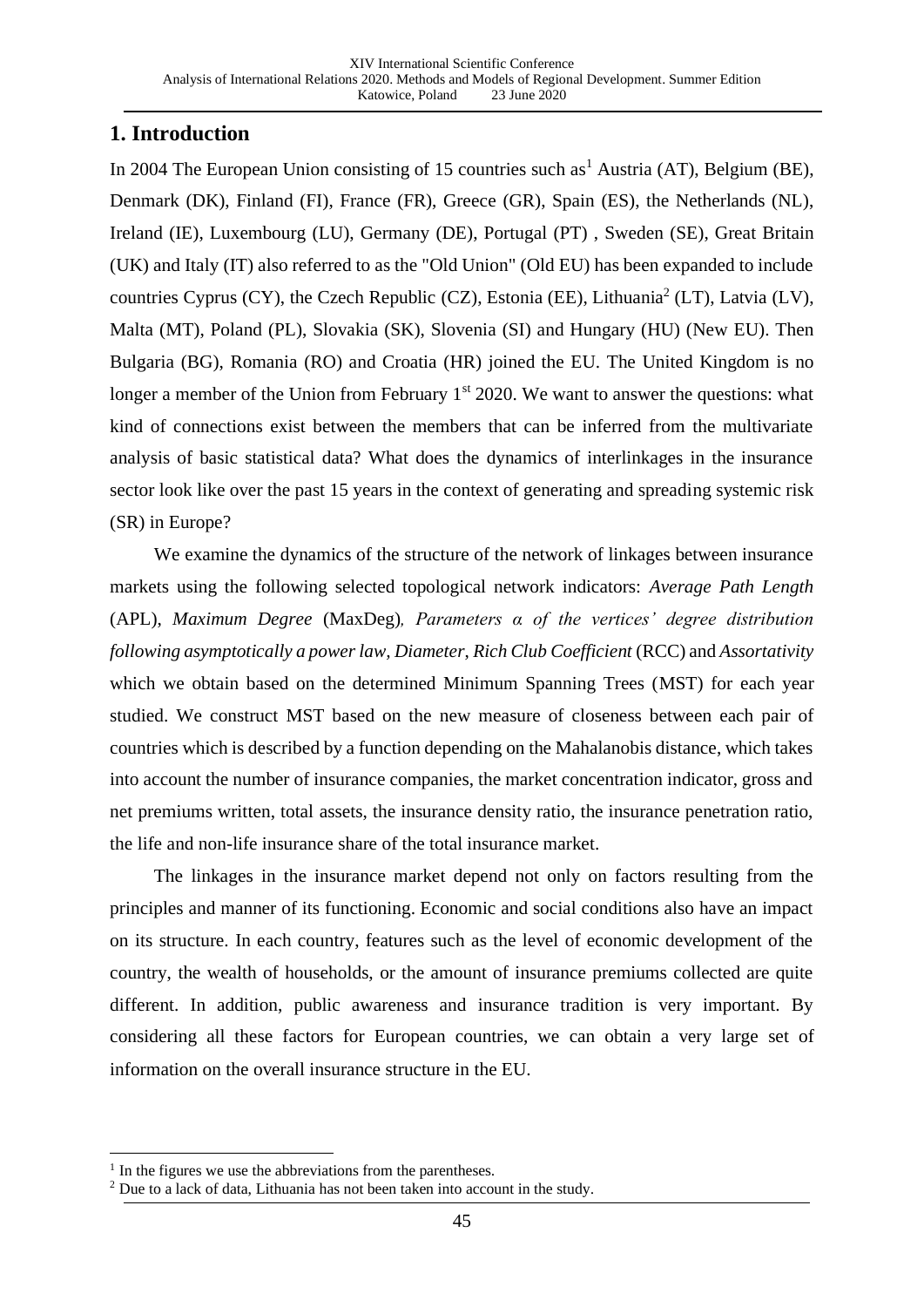The calculation is based on statistical data published by the European Insurance and Occupational Pensions Authority (EIOPA), the Schweizerische Rückversicherungs-Gesellschaft (Swiss Re) and the European Statistical Office (Eurostat). All calculations were made in the R program. The analytical part consists in analyzing the interlinkages between European Union countries in the context of SR in the insurance sector. While tracking SR we pay attention to specific periods on the timeline. The year 2005 is the first full year of membership of Poland and other 9 countries: Cyprus, the Czech Republic, Estonia, Lithuania, Latvia, Malta, Slovakia, Slovenia and Hungary in the European Union. Due to a lack of available data Lithuania had to be left out from the analysis. The year 2009 is a period of "struggle" against the effects of the global economic crisis that began in mid-2007. 2015 is the year in which EIOPA (2017) observed in several issues of its Financial Stability Reports the increasing penetration of unit and index-linked product in the market and warned on the potential implications for policy policy holders. In addition the European Systemic Risk Board notes such a shift of market risk to policyholders may cause issues for consumers, given that they are in a lesser position to manage and absorb market risk compared with large insurance agreement (ESRB, 2015). In addition, it is the last year in which Solvency II applies. In turn, 2018 provides the most current data for all variables used in the analysis.

The novelty of the present article consists in the combination of the development analysis of the insurance markets with the use of the usual global indicators to construct Minimum Spanning Trees in a new way. To do this we introduce a new closeness function using the Mahalonobis distance.

## **2. Systemic Risk in the insurance sector**

In this section, we will briefly discuss the general problem of SR in the insurance sector in the context of macro-prudential policy. Some local insurance markets have already been included in the universal safety net of the entire European Union financial market as a result of imposing financial management rules on insurance companies, introducing regulations on capital requirements of entities operating on the market, introducing common principles of public and internal supervision, conducting strict procedures for the provision of financial services, extension of consumer safety guarantee. The European Banking Authority, the European Insurance and Occupational Pensions Authority (EIOPA), the European Securities and Markets Authority supervise the Union's financial security. The main goal of EIOPA is to ensure the implementation of legislation in the insurance sector so that financial stability is maintained, as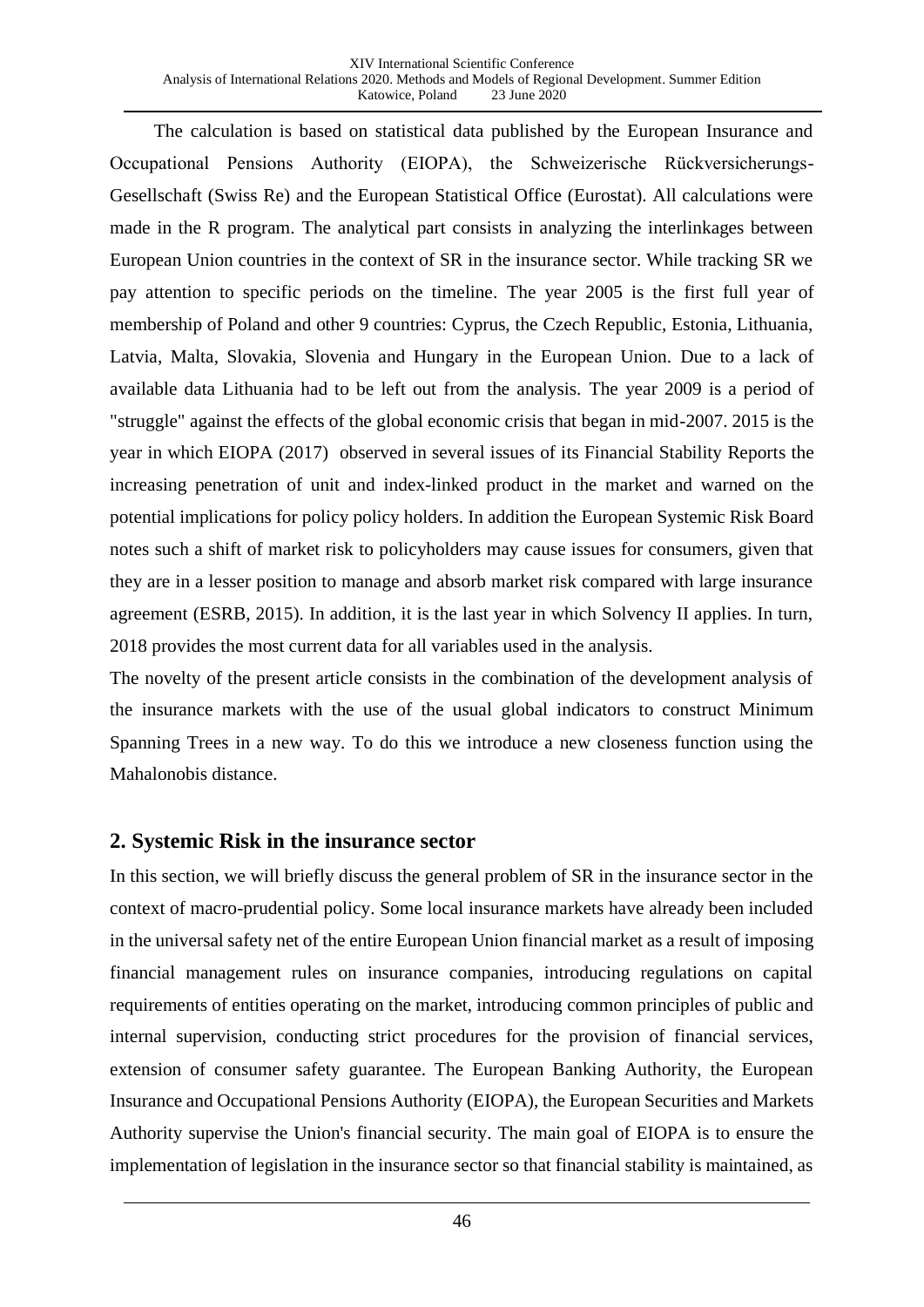well as an adequate protection of consumers of financial services. Financial crises have shown that Systemic Risk (SR) is one of the most important issues in a globalized economy. Financial market analysts, scientists and politicians have finally started a broad debate on how to identify SR, and on macro-prudential policy. For natural reasons, the insurance sector until the AIG crisis in 2008 was considered to be non-generating SR. However, as it turns out during in-depth research, this sector can also potentially create or increase systemic risk.

According to the IMF (2016), the insurance contribution to systemic risk increased as a result of increased joint exposures of the sector and the rest of the economy. It remains, however, below the banks' contribution. The goal of academic research is to search for good predictive methods that support macro-prudential supervision. A key requirement for effective regulation and supervision is the authority's ability to collect and analyze insurance market data. Collected data should, according to IAIS, IMF, NAIC provide the opportunity to assess insurance activity and risk based on indicators in the categories of profitability and income generation, adequacy of capital / provisions and leverage, liquidity, underwriting performance and risks, investment performance, risks and reinsurance performance and risks. In the paper *Analytical tools for the insurance market and macro-prudential surveillance*, the authors of Kwon and Wolfrom discuss analytical tools used by supervisory authorities for market and macro-prudential purposes in 24 OECD countries and outside OECD. The indicators described assess the insurance sector among other in the context of validity, competition, scope of activity and insurance market risk and SR. In the paper (Kwon & Wolfrom, 2016) they presented information on monitoring indicators related to interconnections and changes in asset allocation. These are two areas that can potentially create SR. The level of interconnectedness in the insurance sector and between the insurance sector and other parts of the financial system indicates the potential for stress in the insurance sector transferred to other parts of the financial system. Significant changes in the allocation of assets throughout the insurance sector may be a signal of increased risk taking. OECD describes how in 24 selected countries are subjected to Insurance Market Risk analysis with periodic reviews of market risk, key indicators of market risk, indicators related to interconnectedness, indicators related to changes in asset allocation and indicators used in stress testing. Therefore, a common analytical tool used in many countries is to perform periodic reviews of specific types of risk for the functioning of insurance markets. In Europe, insurance regulators also contribute to financial stability by publishing reports prepared by EIOPA every two years. European Insurance and Occupational Pensions Authority (2017) is a document that initiated the publication of a series of documents on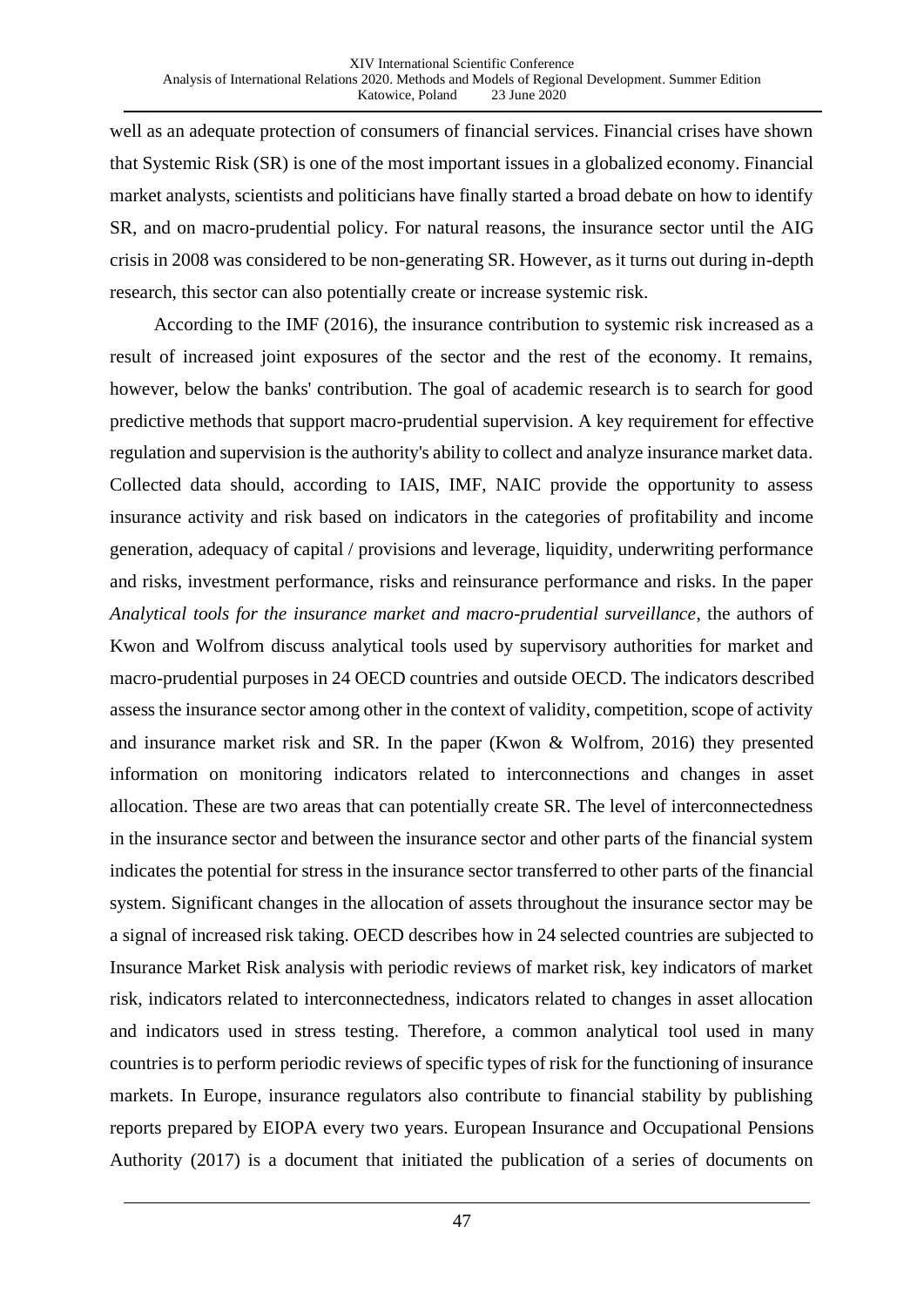systemic risk in the insurance sector. By supporting macro-prudential policy in insurance, it contributes to the debate on the specific nature of insurance activity in the context of SR. This document aims to identify and analyze SR sources in the insurance sector.

International Association of Insurance Supervisors (IAIS) whose mission is to promote effective and globally consistent supervision of the insurance industry in order to develop and maintain fair, safe and stable insurance markets for the benefit and protection of policyholders and to contribute to global financial stability, brings together insurance supervision authorities from over 130 countries and a number of international entities (including OECD, World Bank, International Monetary Fund). In July 2013, nine insurance institutions were identified as *Global systemically important insurers* (G-SIIs) Allianz SE, AIG, Assicurazioni Generali, Aviva, Axa S.A., MetLife, Ping An Insurance Company of China, Prudential Financial, Inc., Prudential plc. – institutions of particular importance for global financial stability, which due to their size, market power and a wide range of global connections, in the event of bankruptcy (or financial problems) may result in a significant disruption of the global financial system and negative global economic consequences. Criteria for determining systemically important insurance institutions (EIOPA, 2017) are Size 5%, Global activity 5%, Interconnectedness 40%, Asset liquidation 45%, Substitutability 5%. Given that one of the largest weights is assigned to Interconnectedness, we use MST indicators and networks between countries to analyze the possibilities of generating and spreading SR.

## **3. Construction of Minimum Spanning Trees (MST)**

We propose a new way of constructing MST. Based on the data, we determine eight basic global measures of insurance sector markets Gross Written Premium - Life Insurance, Gross Written Premium – P&C Insurance, Gross Written Premium - Health Insurance, Total assets, Investment portfolio on domestic market – Total, Market share of the top 5 insurance groups – Life, Market share of the top 5 insurance groups - P&C, Number of companies on total market.

For fixed eight-dimensional vectors describing a given country, we consider the Mahalanobis distance, which is the distance between two points in a multidimensional space that differentiates the contribution of individual component coordinates of points and uses the correlations between them. It is defined as  $d_m(x, y) = \sqrt{(x - y)^T C^{-1} (x - y)}$ , where  $x =$  $[x_1, ..., x_n], y = [y_1, ..., y_n]$  are vectors from  $\mathbb{R}^n$  and C is a symmetric, positive definite matrix. This distance is commonly called the Euclidean weighted distance, where  $C^{-1}$  is the weight matrix.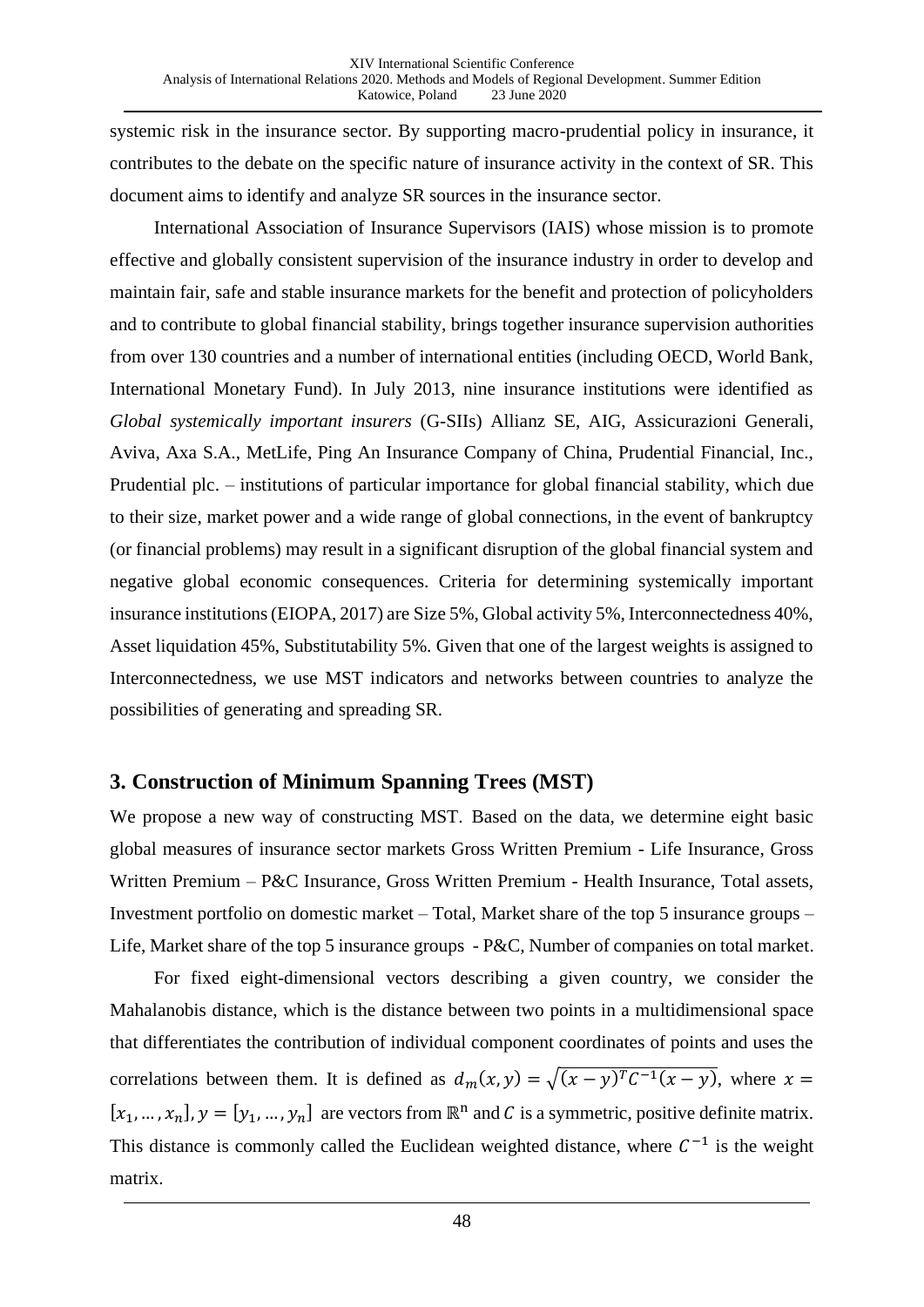Next we determine the weights for the MST using a closeness function of the form  $f(x, y) = 2(1 - \frac{d}{1+x})$  $\frac{u}{1+d}$ , where  $d = d_m(x, y)$  is the Mahalanobis distance. Further, using the Kruskal's algorithm we construct MST for each year from the analyzed period 2004-2018.

# **4. Topological indicators MST**

In this part we examine selected MST topological indicators. We will analyze the interlinkages between countries through relationships between insurance companies, and thus the paths of transmission of possible financial problems that could spread. We will focus on the following indicators, there were used in Denkowska & Wanat (2020):

- *Average Path Length –* APL. This indicator is defined as the average number of steps along the shortest paths for all possible pairs of network nodes. It measures the effectiveness of information flow or mass transport in a given network. APL is one of the strongest measures of network topology, along with its grouping factor and degree distribution. It distinguishes an easy-to-go network from a more complex and inefficient one. The smaller the average path length, the easier the flow of information. Of course, we are talking about average, so the network itself can have several very distant nodes and many adjacent nodes.
- *Maximum Degree-* MaxDeg*.* This is the number of edges connected to a given vertex so that loops count double. If Maximum Degree is growing, it means that in the group of insurers some insurer has many more connections with others. In a situation of shock in such a vertex, the risk of spreading its effects increases.
- *Parameter α of the vertex degree distribution required to follow a power law*. This indicator measures the scale-free behavior of a network. The network is called scale-free if the distribution  $P(s)$  of the number of links between the vertices follows a power law, i.e. it has (asymptotically) the form  $P(s) = C \cdot s^{-\alpha}$ ,  $\alpha > 0$ , where  $\alpha$  is a parameter specific to the given network. The power law followed by the degree distribution gives the network a kind of fractal self-similarity properties, which explains the name. A scalefree network is characterized by a small number of vertices having a large number of connections (such nodes are called hubs) and many vertices that have only one connection. Such a network is "favorable" to the propagation of systemic risk, and the companies-hubs that it has are systemically relevant. If the MSTs are scale-free, with the alpha value being closer to 2, it means that the MST structure is star-shaped, the hubs are high degree nodes.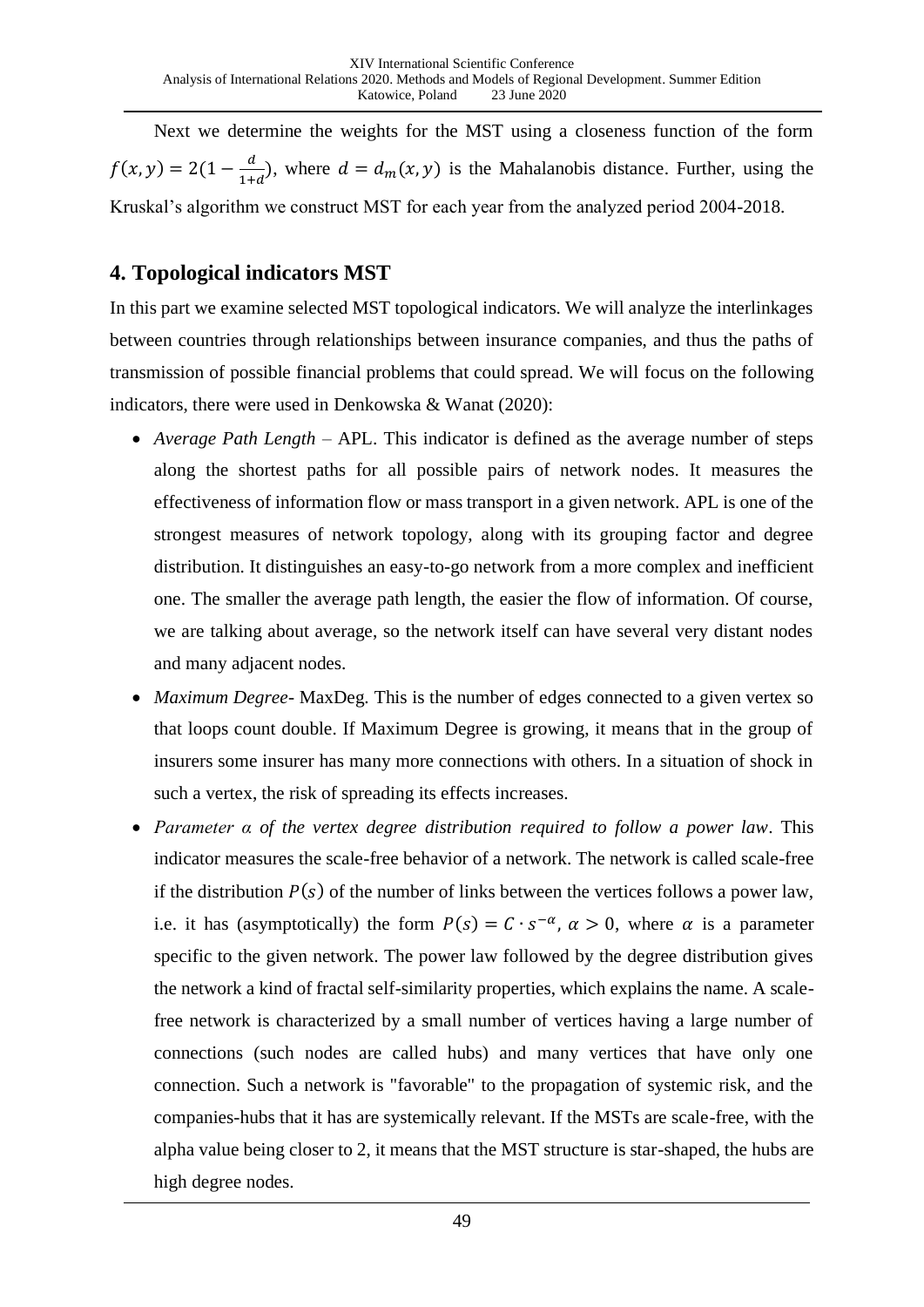- *Diameter of the network* (Li, 2018). It is determined by choosing from among all the shortest paths connecting any pair vertices the longest one. For MST, this is simply the longest path in the MST. When Diameter decreases, it means that the farther lying nodes become closer.
- *Rich Club Coefficient –* RCC (Colizza et al., 2006; Li et al., 2018)*.* The idea is that wellconnected vertices connect also one with another. The RCC is defined to be  $\phi(k)$  =  $2E_{>k}$  $\frac{2E_{\ge k}}{N_{\ge k}(N_{\ge k}-1)}$ , where  $\frac{N_{\ge k}(N_{\ge k}-1)}{2}$  is the number of all the possible paths between  $N_{\ge k}$ vertices,  $E_{>k}$  is the number of vertices of  $N_{>k}$  nodes having degree  $>k$ . The effect of a rich club reduces system stability, which means that if RCC increases, then a perturbation can be more easily transmitted through the network. If the MST structure becomes more starlike and compact, which is accompanied by a stronger effect of a rich club, it is less resistant to shocks and more susceptible to infecting and transferring the effects of collapses on the financial market.
- *Assortativity* is a graphic measure. It shows to what extent nodes in the network associate one to another by similarity or opposition (positive or negative mating). Basically, the network's assortativity is determined for the degree (number of direct neighbors) of nodes in the network. Assortativity is expressed as a scalar  $-1 \leq p \leq 1$ . The network is said to be assortative when high-degree nodes are mostly connected to other high-degree nodes while low-degree nodes are mostly connected to other low-degree nodes. The network is said to be non-assortatative when high-degree nodes are connected mostly to low-degree nodes and low-degree nodes are mostly connected to high-degree nodes. Assortativity provides information on the structure of the network, but also on its dynamic behavior and robustness. The original definition of assortativity (Newman, 2002) for unweighted, undirected networks is based on the correlation between random variables. A negative Assortativity means that in each state the tree is rather non-assortative, i.e. the vertices tend to merge rather on a less similar basis: those that have a high degree with those that have few connections. This is usually associated with the previously described property of a scale-free network.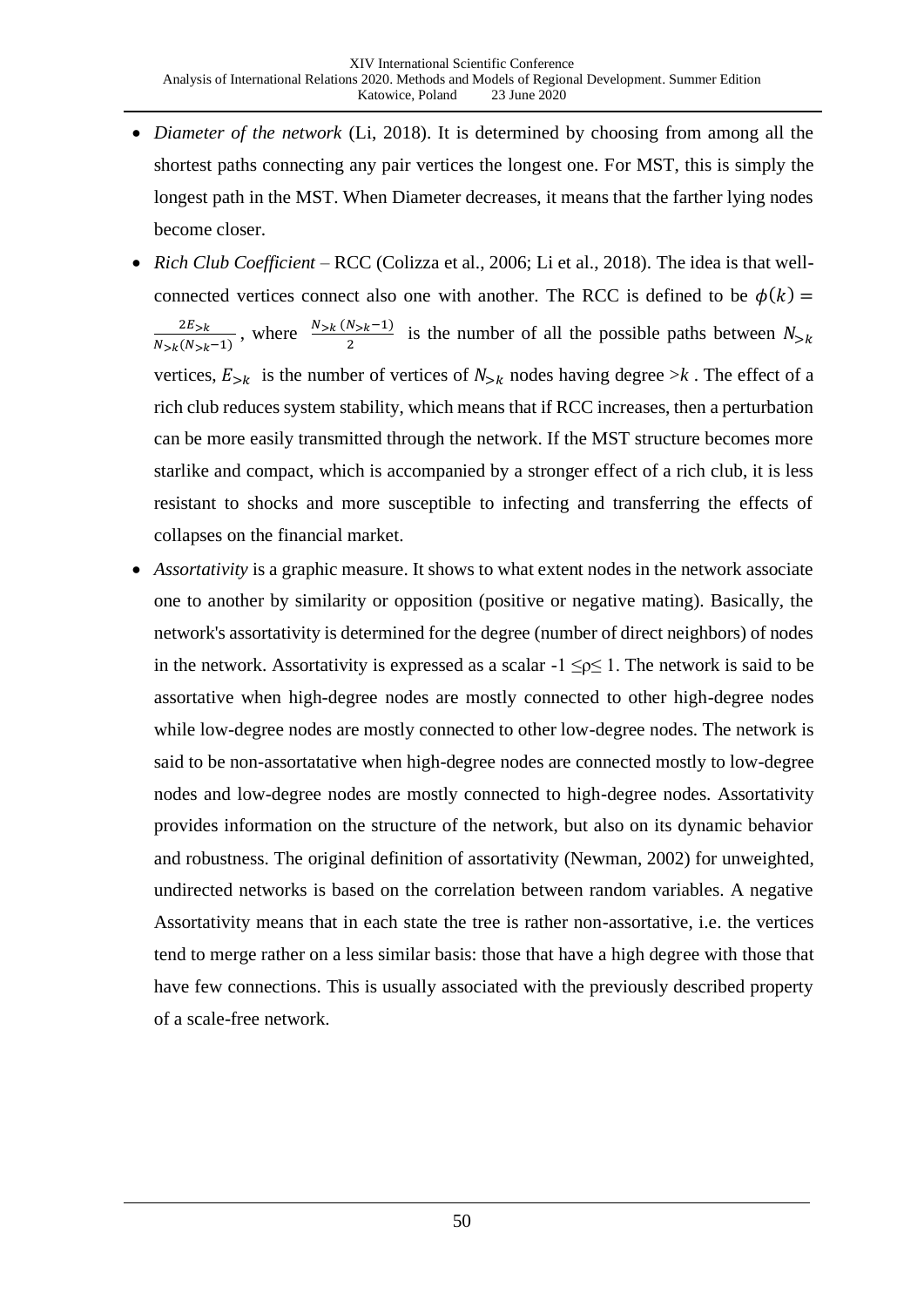# **5. MST empirical results**

In this section we will trace in particular the place and role in MST of the new countries from the UE enlargement in 2004. Below we present the MST for each period along with selected groups of countries. In each group we find countries with similar characteristics.

In 2004 MST (Fig.1) is slightly stretched, MaxDeg is 15, the biggest role in the context of SR is played by UK and then DE. All the new EU members apart from Poland are globally similar to the UK; in the MST we see them connected to the UK. Poland is connected to Germany.

**Fig.1** MST 2004, 2005



Source: Own calculations.

In 2005 (Fig.1) the roles of UK and DE change, one replaces the other. The MST structure shows that the insurance markets of most newly admitted countries are falling into the DE insurance market. In terms of SR, MST changes its character into more chainlike than starlike. This structure is safer when it comes to propagating financial turmoil causing SR.

In 2006 (Fig.2), a new dominant country (a new hub) appears: NL, whose degree is 11, as for the UK. Nevertheless, the UK has a more important position due to the connection with DE, which has several connected countries. The tree is typically scale-free. It has three hubs and many vertices with single connections. In 2007 (Fig.2), the tree is shrinking. UK still dominates.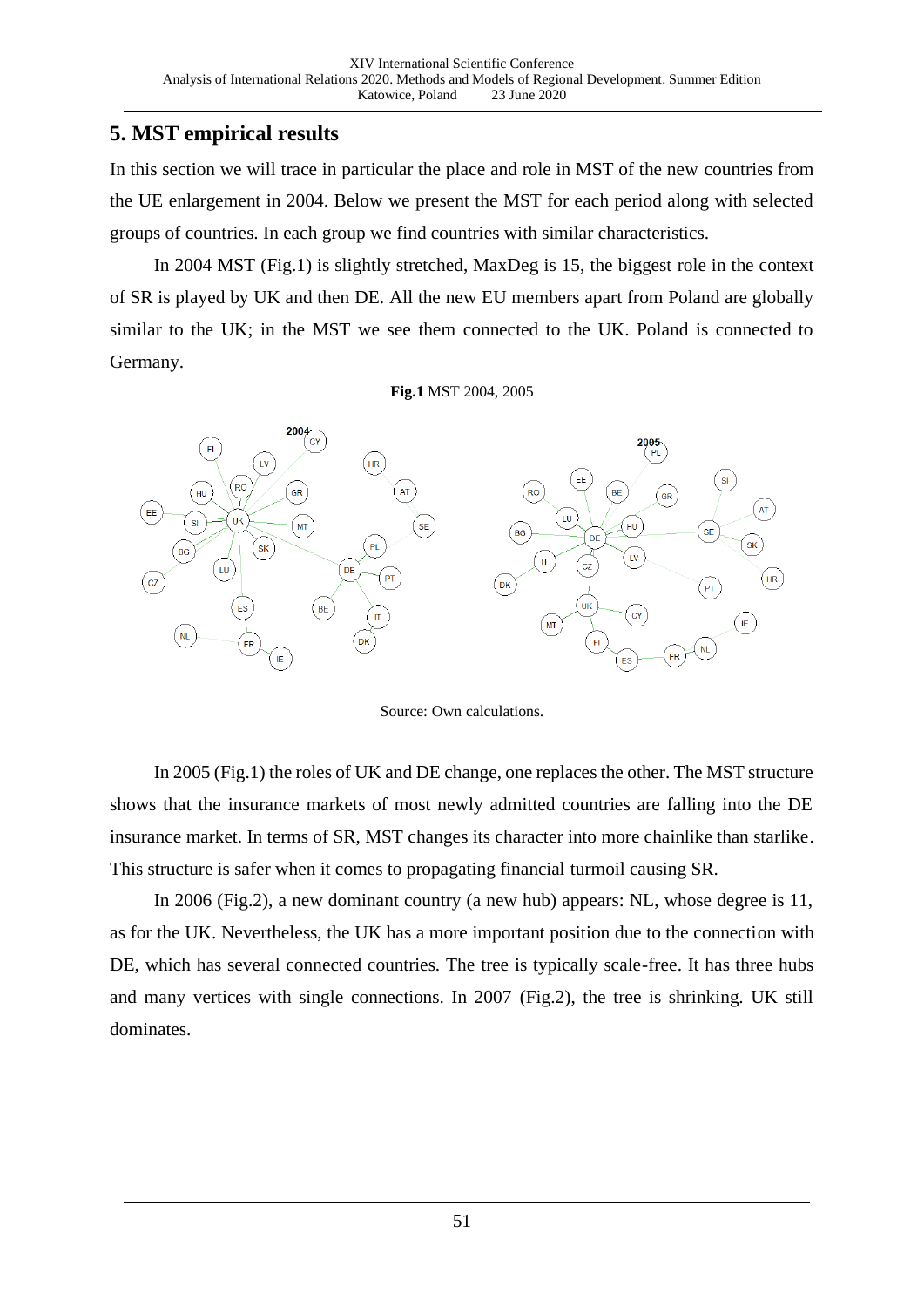### **Fig. 2** MST 2006 and 2007



#### Source: Own calculations.

In 2008 (Fig.3) the tree was already very shrunken. UK still dominates. However, during 2009, i.e. in the middle of the crisis, the UK is losing strength and is at the end of the MST having only one connection. As we know, the growth of the UK economy had been based on credit rather than production for many previous years. Economic growth was fueled by financial services related to the real estate market and retail sales. When in 2009 real estate prices had fallen sharply and loan costs had increased, the insurance sector responded to this crisis. The UK market became similar to HR, BG, HU, IE, PT, IT and UK changed places with DE that is now the new centre of the hub, while Netherlands took the role of the dominant on the insurance market with a degree equal to 19. APL is very much falling (see Fig.9). The MST (Fig.3) is starlike.

#### **Fig. 3** MST 2008 and 2009



Source: Own calculations.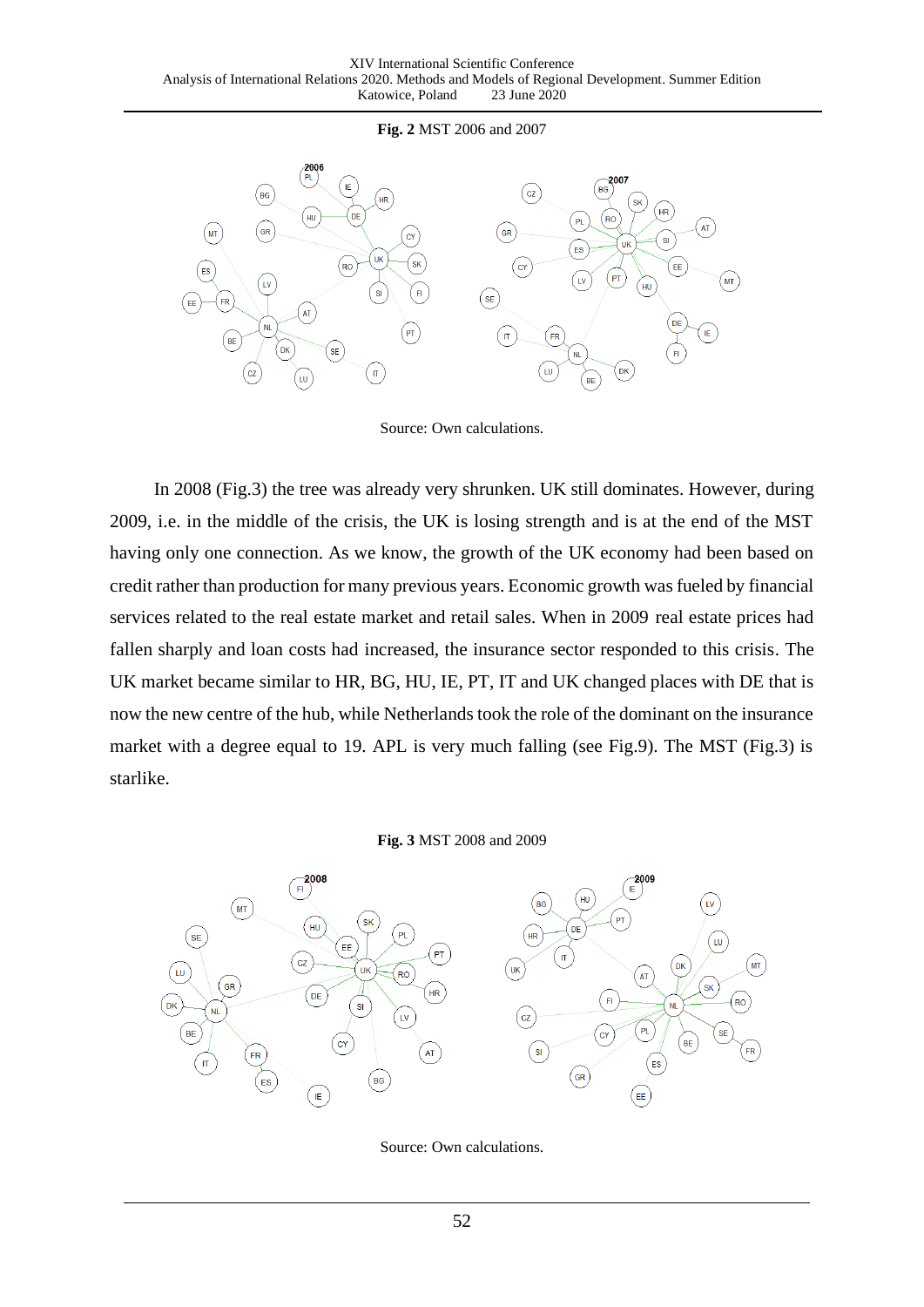After the crisis (Fig.4), MST is diastolic. Markets are varied. There are not two, as a year earlier, but four relatively even groups.

### **Fig. 4** MST 2010 and 2011



Source: Own calculations.

However, in 2011 (Fig.4), when we have a crisis of excessive public debt in the euro area, MST is shrinking again. UK is not regaining its position. NL dominates. In 2012 (Fig.5), the UK regains its strength and again becomes dominant on the insurance market. However, we are observing the crisis in DK, where the first waves of immigration begin. The DE market is becoming more and more like the IT market.

### **Fig. 5** MST 2012 and 2013



Source: Own calculations.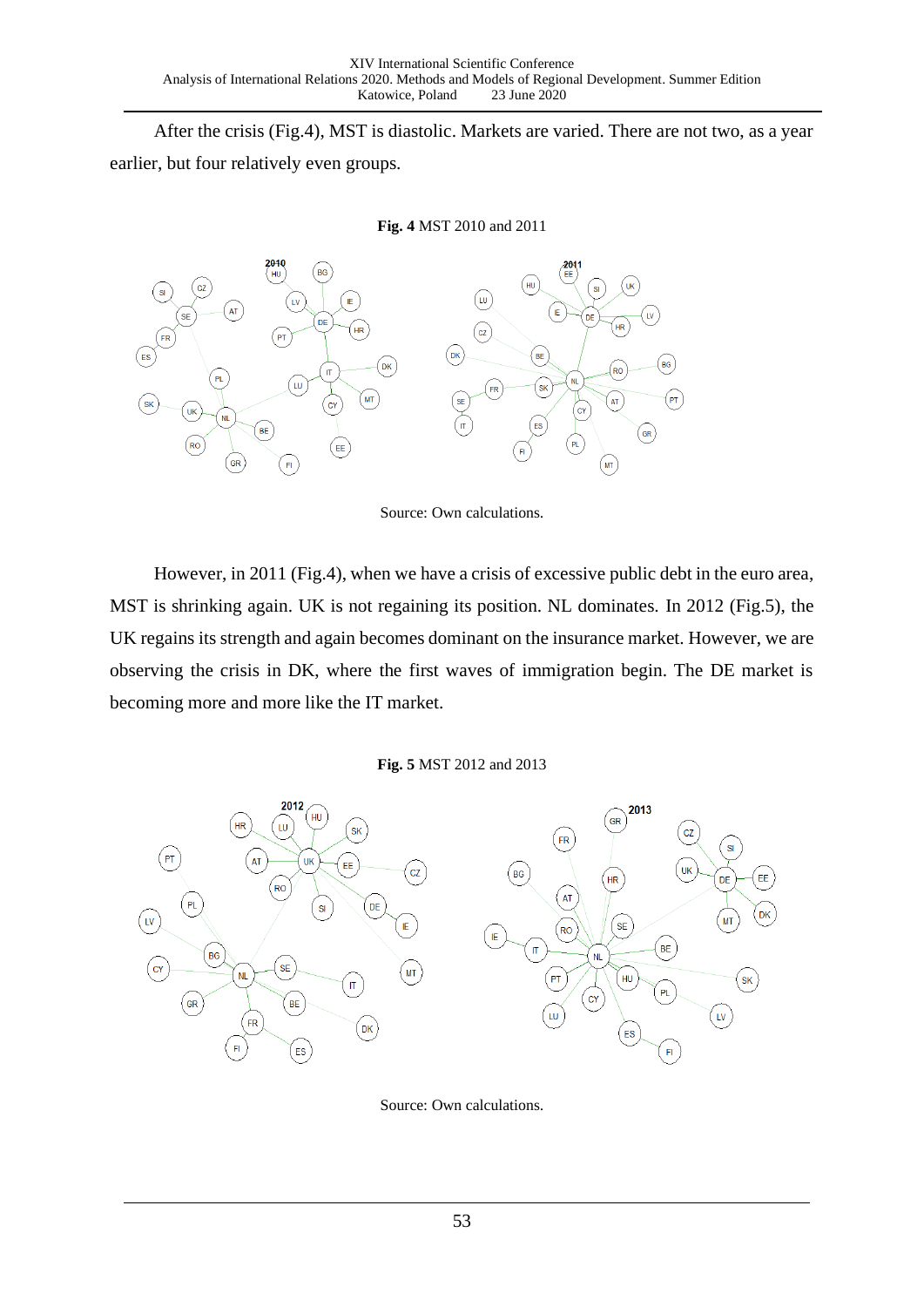MST in 2014 and 2015 (Fig.6) is starting to change its structure. NL still dominates, DE and IT are clearly disconnected along with FR, SE, which have increasing problems with immigrants.

### **Fig. 6** MST 2014 and 2015



Source: Own calculations.

In 2016 and 2017 (Fig.7) we are coming back to some stabilization on the insurance market in Europe and differentiation of markets. The tree has very large APL and low MaxDeg.

**Fig. 7** MST 2016 and 2017



Source: Own calculations.

In 2018 MST (Fig.8) is again becoming a double star. Markets are divided into two groups. The dominants are UK and NL.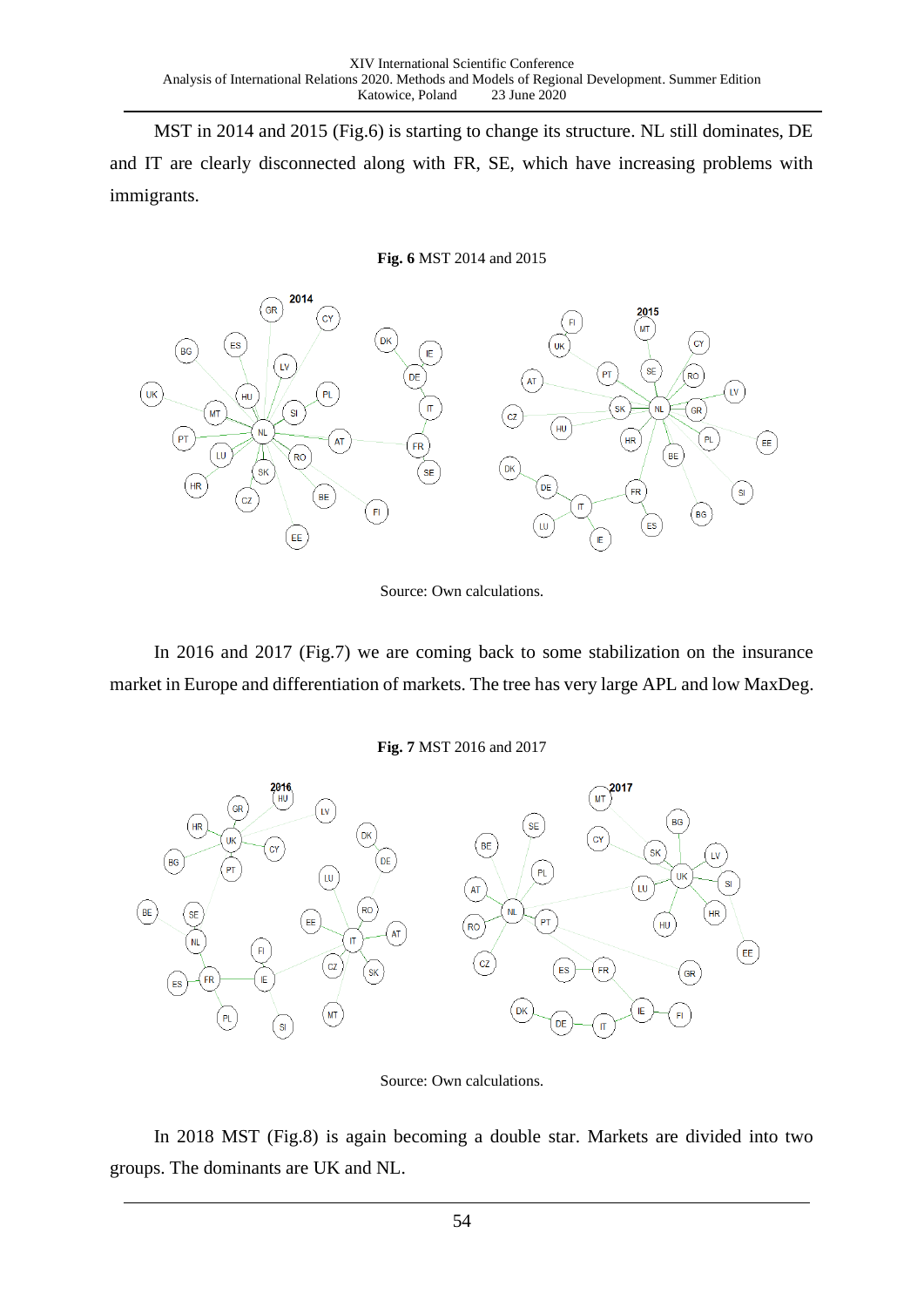### **Fig. 8** MST 2018



Source: Own calculations.

Below are the empirical results of the analysis of MST topological indicators. Figure below (Fig. 9, Fig. 10) show the alpha graph, the APL graph, the MaxDeg graph, the Diameter graph, the Assortativity graph, and the RCC.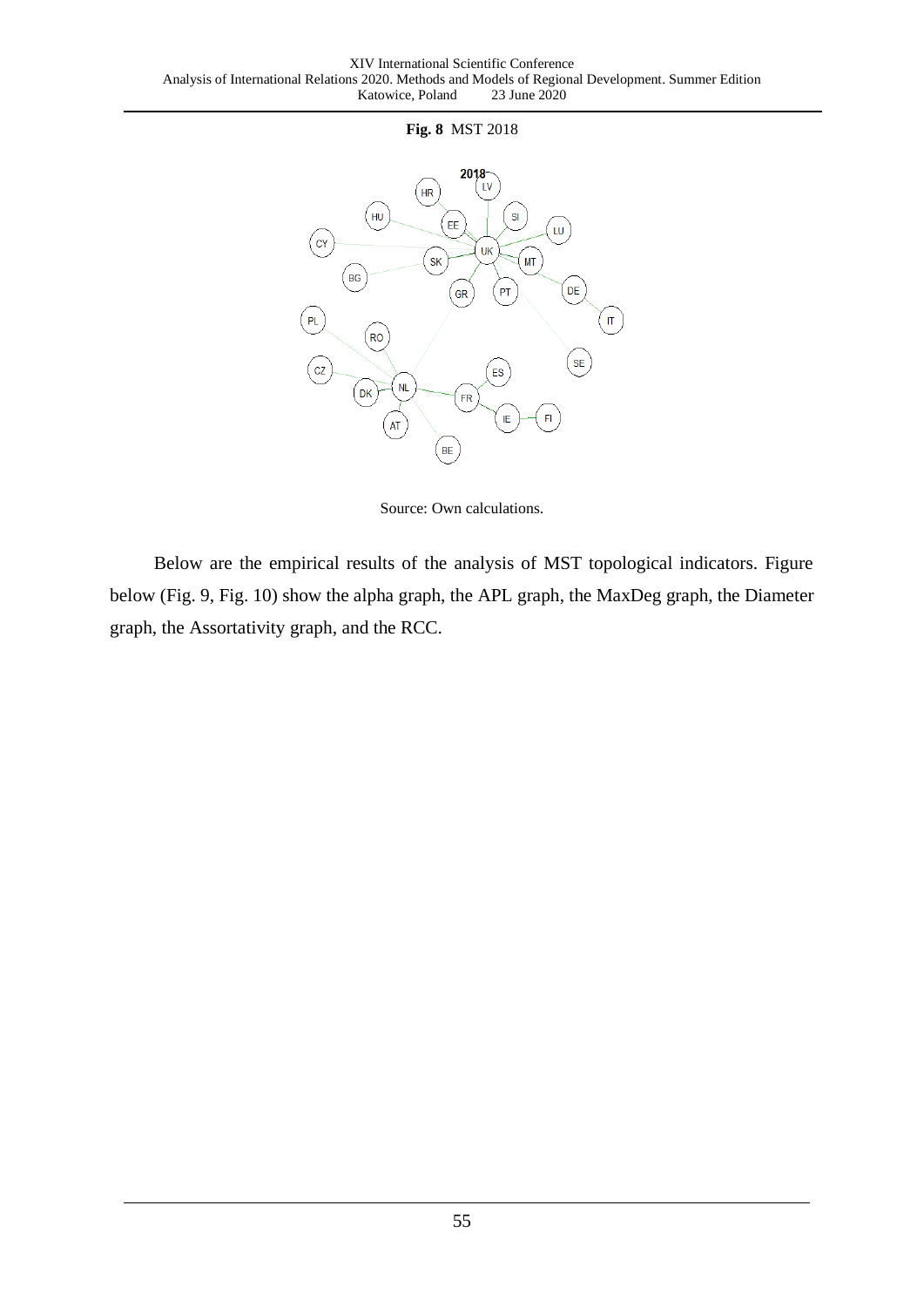

Source: Own calculations.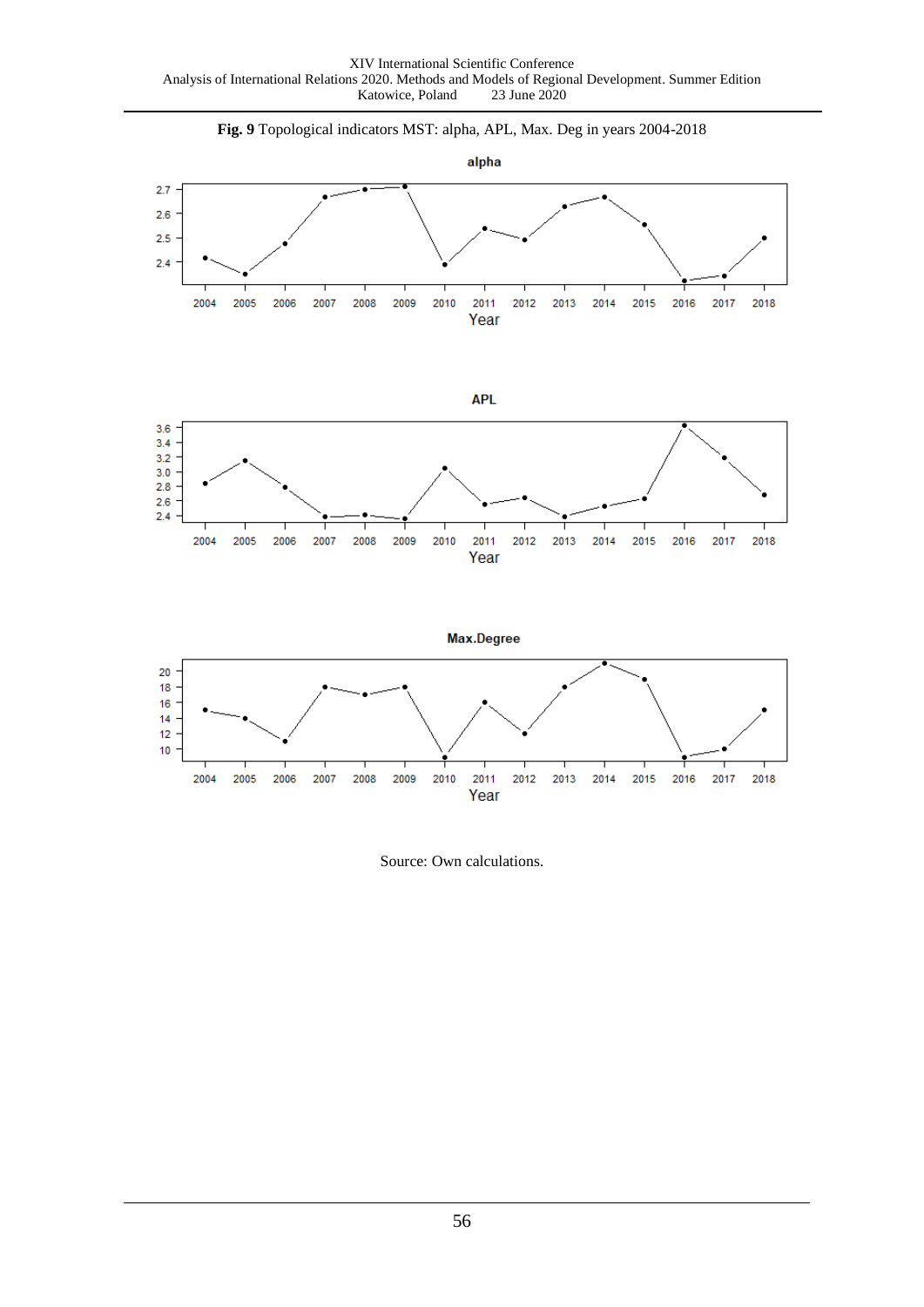

![](_page_13_Figure_2.jpeg)

![](_page_13_Figure_3.jpeg)

### **6. Conclusions from the MST analysis in the context of SR**

The above charts show that crises were felt globally in the insurance sector. MST is scale-free because alpha belongs to the range (2,3). In 2007, 2008 and 2009, i.e. before and during the subprime crisis, APL decreases, MaxDeg increases, which promotes the propagation of SR. A similar situation occurs in the years 2011-2014, during the crisis related to excessive public debt. The diameter has only slight deviations, except in 2016 and 2017, which is illustrated by the MST chainlike structure. The assortativity is negative, i.e. the vertices are connected on the principle of a large difference in terms of connections. This is perfectly reflected by the MST. The countries with numerous connections (hubs) are linked with countries that have only